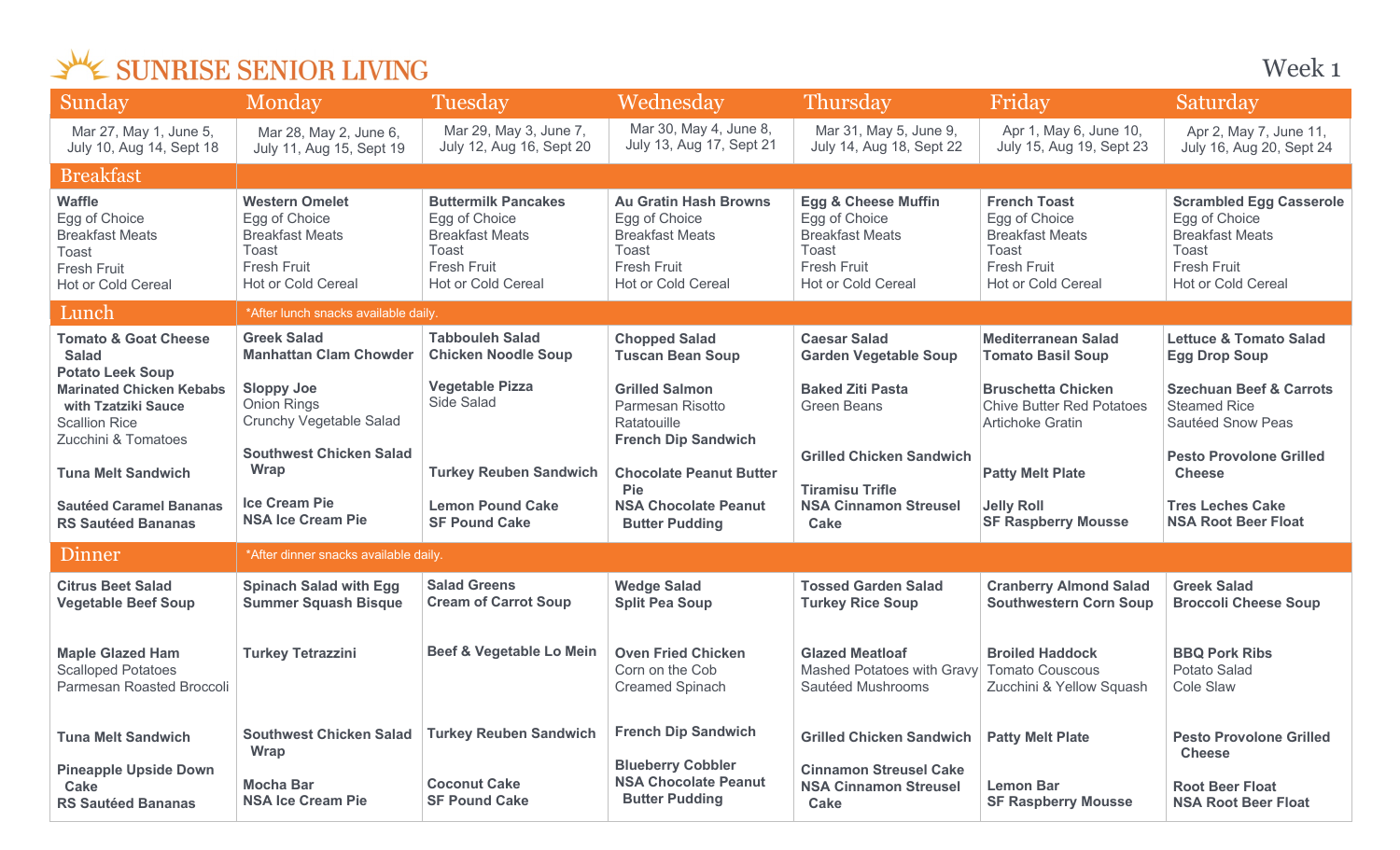| Sunday                                                                                                 | Monday                                                                                                                         | Tuesday                                                                                                                                 | Wednesday                                                                                                                   | Thursday                                                                                                                       | Friday                                                                                                              | Saturday                                                                                                                |
|--------------------------------------------------------------------------------------------------------|--------------------------------------------------------------------------------------------------------------------------------|-----------------------------------------------------------------------------------------------------------------------------------------|-----------------------------------------------------------------------------------------------------------------------------|--------------------------------------------------------------------------------------------------------------------------------|---------------------------------------------------------------------------------------------------------------------|-------------------------------------------------------------------------------------------------------------------------|
| Apr 3, May 8, June 12,<br>July 17, Aug 21                                                              | Apr 4, May 9, June 13,<br><b>July 18, Aug 22</b>                                                                               | Apr 5, May 10, June 14,<br><b>July 19, Aug 23</b>                                                                                       | Apr 6, May 11, June 15,<br>July 20, Aug 24                                                                                  | Apr 7, May 12, June 16,<br>July 21, Aug 25                                                                                     | Apr 8, May 13, June 17,<br>July 22, Aug 26                                                                          | Apr 9, May 14, June 18,<br>July 23, Aug 27                                                                              |
| <b>Breakfast</b>                                                                                       |                                                                                                                                |                                                                                                                                         |                                                                                                                             |                                                                                                                                |                                                                                                                     |                                                                                                                         |
| <b>Waffle</b><br>Egg of Choice<br><b>Breakfast Meats</b><br>Toast<br>Fresh Fruit<br>Hot or Cold Cereal | <b>Ham &amp; Cheese Omelet</b><br>Egg of Choice<br><b>Breakfast Meats</b><br>Toast<br><b>Fresh Fruit</b><br>Hot or Cold Cereal | <b>Buttermilk Pancakes</b><br>Egg of Choice<br><b>Breakfast Meats</b><br>Toast<br><b>Fresh Fruit</b><br><b>Hot or Cold Cereal</b>       | <b>Cinnamon Roll</b><br>Egg of Choice<br><b>Breakfast Meats</b><br>Toast<br><b>Fresh Fruit</b><br><b>Hot or Cold Cereal</b> | <b>Egg &amp; Cheese Muffin</b><br>Egg of Choice<br><b>Breakfast Meats</b><br>Toast<br><b>Fresh Fruit</b><br>Hot or Cold Cereal | <b>French Toast</b><br>Egg of Choice<br><b>Breakfast Meats</b><br>Toast<br>Fresh Fruit<br><b>Hot or Cold Cereal</b> | <b>Scrambled Egg Casserole</b><br>Egg of Choice<br><b>Breakfast Meats</b><br>Toast<br>Fresh Fruit<br>Hot or Cold Cereal |
| Lunch                                                                                                  | *After lunch snacks available daily.                                                                                           |                                                                                                                                         |                                                                                                                             |                                                                                                                                |                                                                                                                     |                                                                                                                         |
| <b>Caprese Salad</b><br><b>Ham &amp; Navy Bean Soup</b>                                                | <b>Citrus Beet Salad</b><br><b>Cream of Cauliflower Soup</b>                                                                   | <b>Spinach Strawberry Salad</b><br><b>Wild Rice &amp; Mushroom</b><br>Soup                                                              | <b>Salad Greens with Orange</b><br><b>Tomato Soup with</b><br><b>Couscous</b>                                               | <b>Grilled Peach Salad</b><br><b>Black Bean Soup</b>                                                                           | <b>Caesar Salad</b><br><b>Garden Vegetable Soup</b>                                                                 | <b>Wedge Salad</b><br><b>Cream of Broccoli Soup</b>                                                                     |
| <b>Lemon Rosemary Chicken</b><br><b>Honey Roasted Sweet</b><br>Potatoes<br>Summer Squash               | <b>Salisbury Steak</b><br><b>Garlic Mashed Potatoes</b><br><b>Herb Roasted Carrots</b>                                         | <b>Cheese &amp; Potato Pierogies</b><br>with Bacon & Sour Cream Oven Fried Fish & Chips<br><b>Caramelized Onions</b><br>Sautéed Cabbage | Succotash                                                                                                                   | <b>Teriyaki Chicken</b><br><b>Brown Rice</b><br><b>Stir Fried Vegetables</b>                                                   | <b>Penne &amp; Meatballs</b><br><b>Swiss Chard with Garlic</b>                                                      | <b>Chicken Pot Pie</b><br><b>Glazed Carrots</b>                                                                         |
| <b>Hot Roast Beef Sandwich</b>                                                                         | <b>Turkey Club Sandwich</b>                                                                                                    | <b>Bagel with Lox with</b><br><b>Cucumber Tomato Salad</b>                                                                              | <b>Chicken Parmesan</b><br><b>Sandwich</b>                                                                                  | <b>Beef Taco Salad Wrap</b>                                                                                                    | <b>BBQ Chicken Sandwich</b>                                                                                         | <b>Egg Salad Croissant</b>                                                                                              |
| <b>Blonde Brownie Sundae</b><br><b>NSA Blonde Brownie</b><br><b>Sundae</b>                             | <b>Banana Cream Pie</b><br><b>NSA Angel Food Cake</b>                                                                          | <b>Frosted Chocolate Cake</b><br><b>RS Frosted Chocolate Cake</b>                                                                       | <b>Strawberry Shortcake</b><br><b>RS Tapioca Pudding</b>                                                                    | <b>Coconut Cream Squares</b><br><b>NSA Apple Crisp</b>                                                                         | <b>White Chocolate Bread</b><br><b>Pudding</b><br><b>RS Vanilla Pudding</b>                                         | <b>Raspberry Jam Bar</b><br><b>RS Red Velvet Cake</b>                                                                   |
| Dinner                                                                                                 | *After dinner snacks available daily.                                                                                          |                                                                                                                                         |                                                                                                                             |                                                                                                                                |                                                                                                                     |                                                                                                                         |
| <b>Chopped Salad</b><br><b>Minestrone Soup</b>                                                         | <b>Tossed Garden Salad</b><br><b>Italian Wedding Soup</b>                                                                      | <b>Mediterranean Salad</b><br><b>Beef Noodle Soup</b>                                                                                   | <b>Lettuce &amp; Tomato Salad</b><br><b>Lentil Soup</b>                                                                     | <b>Apple Cranberry Salad</b><br><b>Cream of Cabbage Soup</b>                                                                   | <b>Greek Salad</b><br><b>Chicken Corn Chowder</b>                                                                   | <b>Spinach Mushroom Salad</b><br><b>French Onion Soup</b>                                                               |
| <b>Seafood Alfredo with</b><br>Linguini<br>Lemon Butter Broccoli                                       | <b>Chicken Cacciatore</b><br>Creamy Polenta<br>Sautéed Vegetables                                                              | <b>Breaded Veal Cutlet</b><br><b>Warm Lentil Salad</b><br>Green Beans & Grape<br>Tomatoes                                               | <b>Beef &amp; Mushroom Stew</b><br><b>Biscuit</b>                                                                           | <b>Pork Tenderloin Diane</b><br><b>Whipped Red Potatoes</b><br><b>Buttered Peas</b>                                            | <b>Cod in Tarragon-Tomato</b><br><b>Broth</b><br><b>Saffron Risotto</b><br><b>Steamed Asparagus</b>                 | <b>Grilled Sirloin Steak</b><br>with Hollandaise Sauce<br><b>Baked Potato &amp; Sour</b><br>Cream<br>Grilled Zucchini   |
| <b>Hot Roast Beef Sandwich</b><br><b>Blueberry Cake</b>                                                | <b>Turkey Club Sandwich</b>                                                                                                    | <b>Bagel with Lox with</b><br><b>Cucumber Tomato Salad</b>                                                                              | <b>Chicken Parmesan</b><br><b>Sandwich</b>                                                                                  | <b>Beef Taco Salad Wrap</b>                                                                                                    | <b>BBQ Chicken Sandwich</b>                                                                                         | <b>Egg Salad Croissant</b>                                                                                              |
| <b>NSA Blonde Brownie</b><br><b>Sundae</b>                                                             | Angel Food Cake & Berries Peaches & Cream Bar<br><b>NSA Angel Food Cake</b>                                                    | <b>RS Frosted Chocolate Cake</b>                                                                                                        | <b>Creamy Rice Pudding</b><br><b>RS Tapioca Pudding</b>                                                                     | <b>Apple Crisp</b><br><b>NSA Apple Crisp</b>                                                                                   | <b>Mandarin Orange Cake</b><br><b>RS Vanilla Pudding</b>                                                            | <b>Red Velvet Cake</b><br><b>RS Red Velvet Cake</b>                                                                     |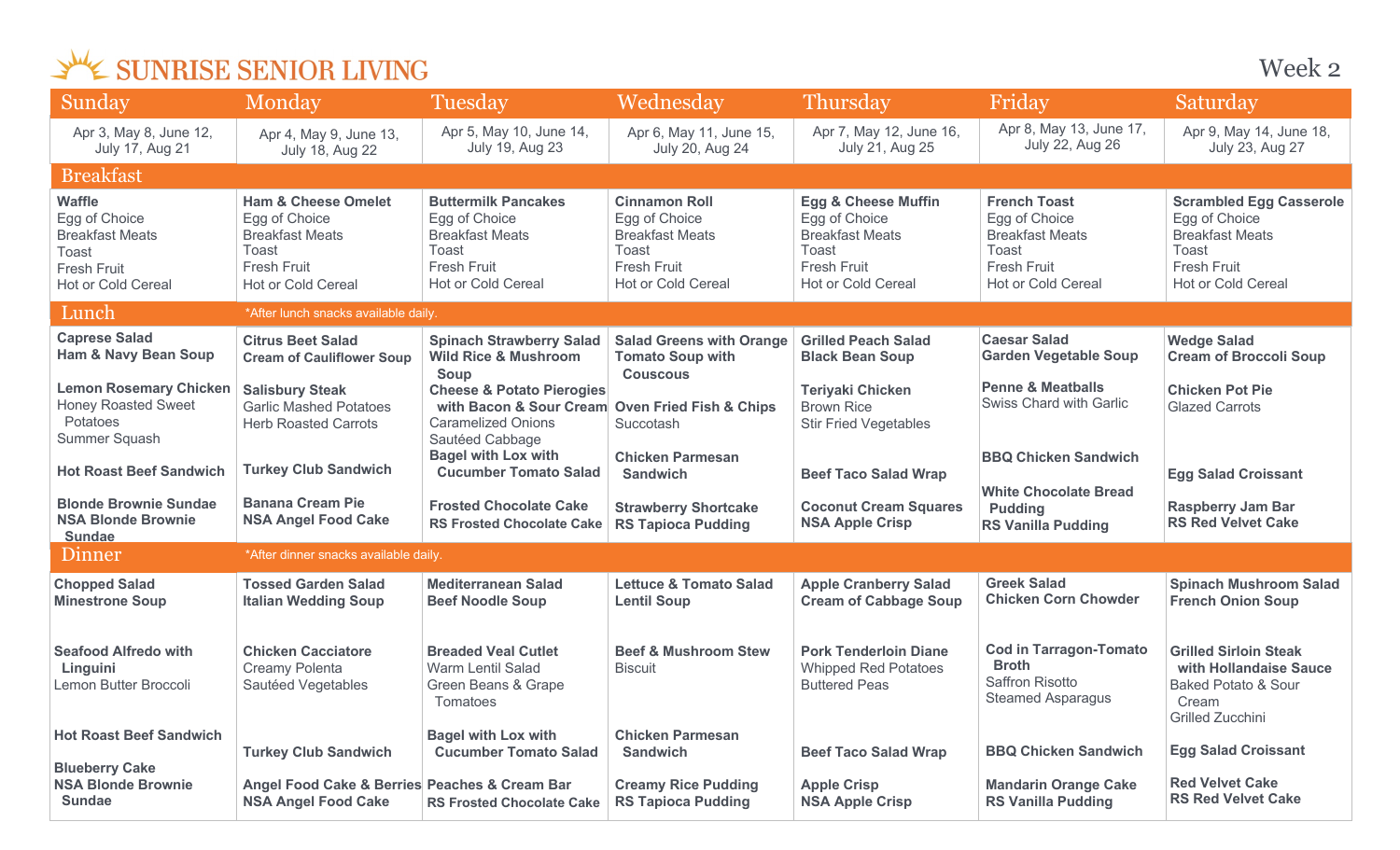Week 3

| Sunday                                                                                                     | Monday                                                                                                          | Tuesday                                                                                                                    | Wednesday                                                                                                              | Thursday                                                                                                                       | Friday                                                                                                              | Saturday                                                                                                                     |
|------------------------------------------------------------------------------------------------------------|-----------------------------------------------------------------------------------------------------------------|----------------------------------------------------------------------------------------------------------------------------|------------------------------------------------------------------------------------------------------------------------|--------------------------------------------------------------------------------------------------------------------------------|---------------------------------------------------------------------------------------------------------------------|------------------------------------------------------------------------------------------------------------------------------|
| Apr 10, May 15, June 19,<br><b>July 24, Aug 28</b>                                                         | Apr 11, May 16, June 20,<br>July 25, Aug 29                                                                     | Apr 12, May 17, June 21,<br>July 26, Aug 30                                                                                | Apr 13, May 18, June 22,<br>July 27, Aug 31                                                                            | Apr 14, May 19, June 23,<br>July 28, Sept 1                                                                                    | Apr 15, May 20, June 24,<br>July 29, Sept 2                                                                         | Apr 16, May 21, June 25,<br>July 30, Sept 3                                                                                  |
| <b>Breakfast</b>                                                                                           |                                                                                                                 |                                                                                                                            |                                                                                                                        |                                                                                                                                |                                                                                                                     |                                                                                                                              |
| <b>Waffle</b><br>Egg of Choice<br><b>Breakfast Meats</b><br>Toast<br>Fresh Fruit<br>Hot or Cold Cereal     | <b>Omelet</b><br>Egg of Choice<br><b>Breakfast Meats</b><br>Toast<br>Fresh Fruit<br><b>Hot or Cold Cereal</b>   | <b>Buttermilk Pancakes</b><br>Egg of Choice<br><b>Breakfast Meats</b><br>Toast<br><b>Fresh Fruit</b><br>Hot or Cold Cereal | <b>Biscuits</b><br>Egg of Choice<br><b>Breakfast Meats</b><br>Toast<br><b>Fresh Fruit</b><br><b>Hot or Cold Cereal</b> | <b>Egg &amp; Cheese Muffin</b><br>Egg of Choice<br><b>Breakfast Meats</b><br>Toast<br>Fresh Fruit<br><b>Hot or Cold Cereal</b> | <b>French Toast</b><br>Egg of Choice<br><b>Breakfast Meats</b><br>Toast<br><b>Fresh Fruit</b><br>Hot or Cold Cereal | <b>Au Gratin Hash Browns</b><br>Egg of Choice<br><b>Breakfast Meats</b><br>Toast<br><b>Fresh Fruit</b><br>Hot or Cold Cereal |
| Lunch                                                                                                      | *After lunch snacks available daily.                                                                            |                                                                                                                            |                                                                                                                        |                                                                                                                                |                                                                                                                     |                                                                                                                              |
| <b>Lettuce &amp; Tomato Salad</b><br><b>Mediterranean Vegetable</b><br><b>Soup</b>                         | <b>BLT Salad</b><br><b>Chicken Tortilla Soup</b>                                                                | <b>Citrus-Avocado Salad</b><br><b>Clam Chowder</b>                                                                         | <b>Chopped Salad</b><br>Pasta e Fagioli Soup                                                                           | <b>Greek Salad</b><br><b>Cream of Tomato Soup</b>                                                                              | <b>Beet &amp; Apple Salad</b><br><b>Mushroom Barley Soup</b>                                                        | <b>Mediterranean Salad</b><br><b>Tuscan Bean Soup</b>                                                                        |
| <b>Herb Grilled Chicken Thigh</b><br><b>Herbed Couscous</b><br><b>Baked Tomato</b>                         | <b>Blackened Shrimp</b><br>Red Beans & Rice<br><b>Grilled Peppers</b>                                           | <b>Shepherd's Pie</b><br><b>Roasted Cauliflower</b>                                                                        | <b>Turkey Chili</b><br><b>Baked Potato with Broccoli</b><br>& Cheese                                                   | <b>Quiche Lorraine</b><br><b>Carrot Raisin Salad</b>                                                                           | <b>Orange Beef</b><br><b>Fried Rice</b><br><b>Stir Fried Vegetables</b>                                             | <b>Baked Spaghetti Casserole</b><br>Sautéed Spinach                                                                          |
| <b>Beer Battered Fish</b><br><b>Sandwich</b>                                                               | <b>Meatball Sub</b>                                                                                             | <b>Grilled Cheese &amp; Bacon</b>                                                                                          | <b>Grilled Chicken Wrap</b>                                                                                            | <b>Pastrami on Rye</b>                                                                                                         | <b>Hot Turkey Sandwich</b>                                                                                          | <b>Chicken Caesar</b><br><b>Sandwich</b>                                                                                     |
| <b>Lemon Poppy Seed Cake</b><br><b>RS Frosted Lemon Cake</b>                                               | <b>Coffee Cake with Streusel</b><br><b>NSA Cinnamon Streusel</b><br>Cake                                        | <b>Butterscotch Pudding</b><br><b>Parfait</b><br><b>NSA Blueberry Crisp</b>                                                | <b>Cherries Jubilee</b><br><b>NSA Cherries Jubilee</b>                                                                 | <b>Assorted Cookies</b><br><b>SF Assorted Cookies</b>                                                                          | <b>Chocolate Trifle</b><br><b>RS Chocolate Pudding</b>                                                              | <b>Mocha Mousse</b><br><b>SF Cappuccino Mousse</b>                                                                           |
| Dinner                                                                                                     | *After dinner snacks available daily.                                                                           |                                                                                                                            |                                                                                                                        |                                                                                                                                |                                                                                                                     |                                                                                                                              |
| <b>Salad Greens with Orange</b><br><b>Sweet Potato Bisque</b>                                              | <b>Cranberry Almond Salad</b><br><b>Swiss Chard &amp; Lentil Soup</b>                                           | <b>Tossed Garden Salad</b><br><b>Cream of Carrot Soup</b>                                                                  | <b>Caesar Salad</b><br><b>Cream of Potato Soup</b>                                                                     | <b>Spinach Blue Cheese Salad</b><br><b>Chilled Peach Soup</b>                                                                  | <b>Artichoke Salad</b><br><b>Corn Chowder</b>                                                                       | <b>Salad Greens</b><br><b>Chicken Noodle Soup</b>                                                                            |
| <b>Pork Schnitzel with Dill</b><br>with Applesauce<br><b>Rosemary Red Potatoes</b><br><b>Roasted Beets</b> | <b>Roast Turkey &amp; Gravy</b><br>with Cranberry Sauce<br><b>Traditional Stuffing</b><br>Green Beans Almondine | <b>Chicken &amp; Waffles</b><br><b>Collard Greens</b>                                                                      | <b>Meat Lasagna</b><br>Parmesan Zucchini                                                                               | <b>Honey BBQ Chicken</b><br>Macaroni & Cheese<br>Summer Vegetable Ragout                                                       | <b>Bay Scallops in Lemon</b><br><b>Butter</b><br><b>Crispy Potatoes</b><br><b>Steamed Brussels Sprouts</b>          | <b>Corned Beef</b><br><b>Boiled Potatoes</b><br><b>Parslied Carrots</b><br>Seasoned Cabbage                                  |
| <b>Beer Battered Fish</b><br><b>Sandwich</b>                                                               | <b>Meatball Sub</b>                                                                                             | <b>Grilled Cheese &amp; Bacon</b>                                                                                          | <b>Grilled Chicken Wrap</b>                                                                                            | <b>Pastrami on Rye</b>                                                                                                         | <b>Hot Turkey Sandwich</b>                                                                                          | <b>Chicken Caesar</b><br><b>Sandwich</b>                                                                                     |
| <b>Bananas Foster Sundae</b><br><b>RS Frosted Lemon Cake</b>                                               | <b>Peach Pie</b><br><b>NSA Cinnamon Streusel</b><br>Cake                                                        | <b>Blueberry Bar</b><br><b>NSA Blueberry Crisp</b>                                                                         | <b>Caramel Cake</b><br><b>NSA Cherries Jubilee</b>                                                                     | <b>Strawberry Cream Pie</b><br><b>SF Assorted Cookies</b>                                                                      | <b>Ambrosia Salad</b><br><b>RS Chocolate Pudding</b>                                                                | <b>Cheesecake</b><br><b>SF Cappuccino Mousse</b>                                                                             |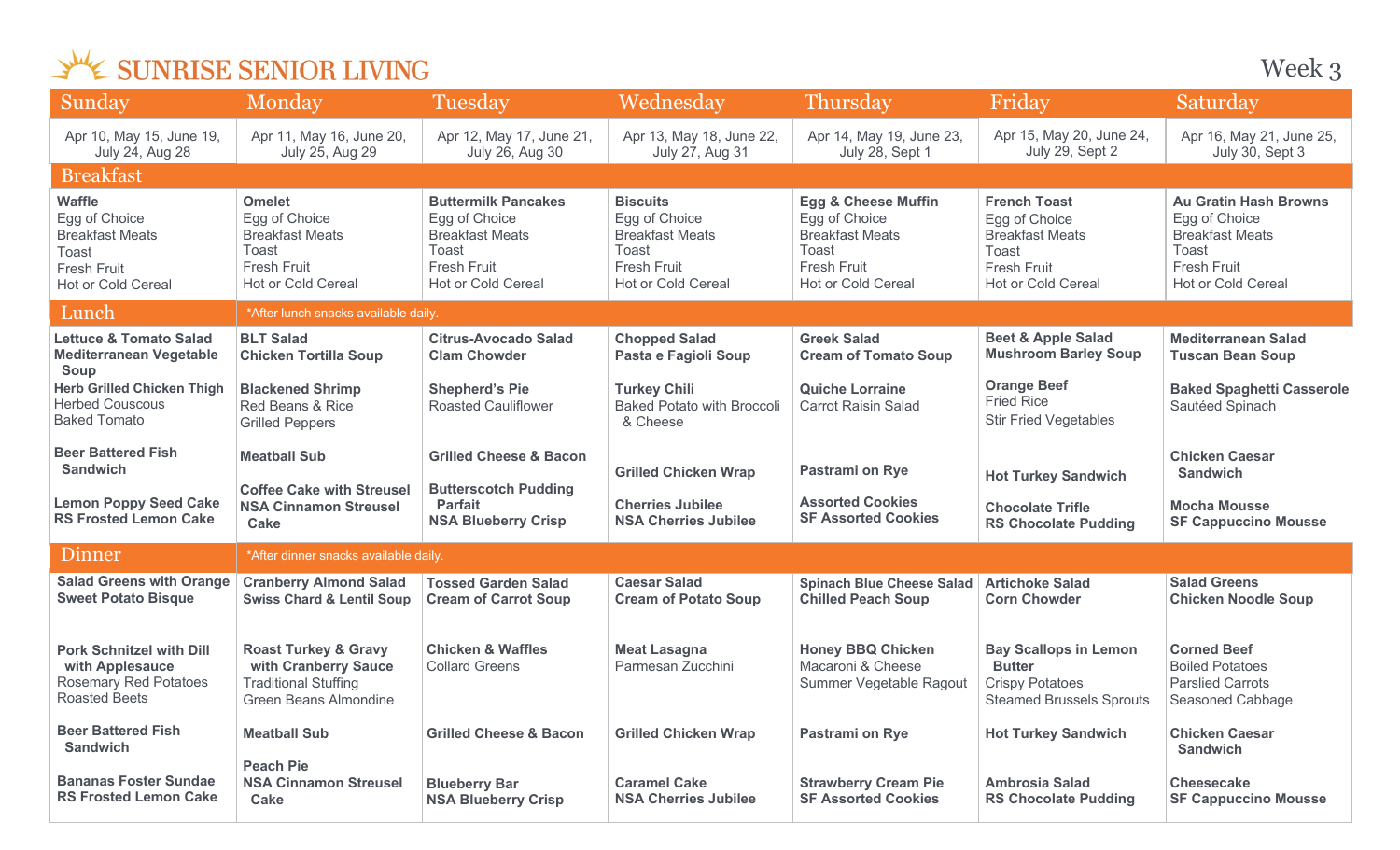| SUNRISE SENIOR LIVING |  |  |  |
|-----------------------|--|--|--|
|-----------------------|--|--|--|

Week 4

| Sunday                                                                                                               | Monday                                                                                                                | <b>Tuesday</b>                                                                                                                    | Wednesday                                                                                                            | Thursday                                                                                                                       | Friday                                                                                                              | Saturday                                                                                                                       |
|----------------------------------------------------------------------------------------------------------------------|-----------------------------------------------------------------------------------------------------------------------|-----------------------------------------------------------------------------------------------------------------------------------|----------------------------------------------------------------------------------------------------------------------|--------------------------------------------------------------------------------------------------------------------------------|---------------------------------------------------------------------------------------------------------------------|--------------------------------------------------------------------------------------------------------------------------------|
| Apr 17, May 22, June 26,<br>July 31, Sept 4                                                                          | Apr 18, May 23, June 27,<br>Aug 1, Sept 5                                                                             | Apr 19, May 24, June 28,<br>Aug 2, Sept 6                                                                                         | Apr 20, May 25, June 29,<br>Aug 3, Sept 7                                                                            | Apr 21, May 26, June 30,<br>Aug 4, Sept 8                                                                                      | Apr 22, May 27, July 1,<br>Aug 5, Sept 9                                                                            | Apr 23, May 28, July 2,<br>Aug 6, Sept 10                                                                                      |
| <b>Breakfast</b>                                                                                                     |                                                                                                                       |                                                                                                                                   |                                                                                                                      |                                                                                                                                |                                                                                                                     |                                                                                                                                |
| <b>Waffle</b><br>Egg of Choice<br><b>Breakfast Meats</b><br>Toast<br><b>Fresh Fruit</b><br><b>Hot or Cold Cereal</b> | <b>Western Omelet</b><br>Egg of Choice<br><b>Breakfast Meats</b><br>Toast<br><b>Fresh Fruit</b><br>Hot or Cold Cereal | <b>Buttermilk Pancakes</b><br>Egg of Choice<br><b>Breakfast Meats</b><br>Toast<br><b>Fresh Fruit</b><br><b>Hot or Cold Cereal</b> | <b>Cinnamon Roll</b><br>Egg of Choice<br><b>Breakfast Meats</b><br>Toast<br><b>Fresh Fruit</b><br>Hot or Cold Cereal | <b>Egg &amp; Cheese Muffin</b><br>Egg of Choice<br><b>Breakfast Meats</b><br>Toast<br><b>Fresh Fruit</b><br>Hot or Cold Cereal | <b>French Toast</b><br>Egg of Choice<br><b>Breakfast Meats</b><br>Toast<br><b>Fresh Fruit</b><br>Hot or Cold Cereal | <b>Scrambled Egg Casserole</b><br>Egg of Choice<br><b>Breakfast Meats</b><br>Toast<br><b>Fresh Fruit</b><br>Hot or Cold Cereal |
| Lunch                                                                                                                | *After lunch snacks available daily.                                                                                  |                                                                                                                                   |                                                                                                                      |                                                                                                                                |                                                                                                                     |                                                                                                                                |
| <b>Caprese Salad</b><br><b>Spiced Cauliflower Soup</b>                                                               | <b>Tomato &amp; Goat Cheese</b><br><b>Salad</b><br><b>Garden Vegetable Soup</b>                                       | <b>Mediterranean Salad</b><br><b>Seafood Bisque</b>                                                                               | <b>Spinach Parmesan Salad</b><br><b>Vegetable Beef Soup</b>                                                          | <b>Caesar Salad</b><br><b>Turkey Rice Soup</b>                                                                                 | <b>Greek Salad</b><br><b>Potato Leek Soup</b>                                                                       | <b>Chopped Salad</b><br><b>Carrot &amp; Ginger Soup</b>                                                                        |
| <b>Salmon with Lemon</b><br><b>Cream Sauce</b><br>Pesto Orzo<br><b>Grilled Vegetables</b>                            | <b>Teriyaki Turkey Burger</b><br>Asian Slaw                                                                           | <b>Chicken Parmesan</b><br>Spaghetti & Marinara<br>Basil Zucchini Sauté                                                           | <b>Cheese Pizza</b><br>Side Salad                                                                                    | <b>Swedish Meatballs</b><br><b>Parslied Noodles</b><br>Peas & Pearl Onions                                                     | <b>BBQ Pulled Pork</b><br><b>Baked Beans</b><br>Cole Slaw                                                           | <b>General Tso's Chicken</b><br><b>Brown Rice</b><br><b>Stir Fried Vegetables</b>                                              |
| <b>Grilled Cheddar &amp; Apple</b>                                                                                   | <b>Reuben Sandwich</b>                                                                                                | <b>Shrimp Salad Croissant</b>                                                                                                     | <b>Chicken Filet Sandwich</b>                                                                                        | <b>Italian Sub</b>                                                                                                             | Chili Dog on Bun                                                                                                    | <b>Grilled Turkey &amp; Cheese</b>                                                                                             |
| <b>Peach Melba</b><br><b>NSA Peach Melba</b>                                                                         | <b>Cherry Pie</b><br><b>SF Chocolate Chip Cookie</b>                                                                  | <b>German Chocolate Cake</b><br><b>RS Frosted Chocolate</b><br>Cake                                                               | <b>Boston Cream Cake</b><br><b>SF Lemon Mousse</b>                                                                   | <b>Escalloped Apples</b><br><b>NSA Baked Apples</b>                                                                            | <b>Frosted Yellow Cake</b><br><b>RS Frosted Yellow Cake</b>                                                         | <b>Coconut Cream Custard</b><br><b>RS Carrot Cake</b>                                                                          |
| Dinner                                                                                                               | *After dinner snacks available daily.                                                                                 |                                                                                                                                   |                                                                                                                      |                                                                                                                                |                                                                                                                     |                                                                                                                                |
| <b>Citrus Beet Salad</b><br><b>Cream of Onion Soup</b>                                                               | <b>Grilled Peach Salad</b><br><b>Chicken Orzo Soup</b>                                                                | <b>Wedge Salad</b><br><b>Navy Bean Soup</b>                                                                                       | <b>Couscous Cucumber</b><br><b>Salad</b><br><b>Summer Squash Bisque</b>                                              | <b>Lettuce &amp; Tomato Salad</b><br><b>Split Pea Soup</b>                                                                     | <b>Salad Greens</b><br><b>Tomato Barley Soup</b>                                                                    | <b>Tossed Garden Salad</b><br><b>Hungarian Mushroom Soup</b>                                                                   |
| <b>Glazed Meatloaf</b><br><b>Cheddar Mashed Potatoes</b><br><b>Herbed Green Beans</b>                                | <b>Baked Ham</b><br>Parmesan Bread Pudding<br><b>Broccoli Spears</b>                                                  | <b>Beef Pot Roast</b><br><b>Rissole Potatoes</b><br><b>Sherried Mushrooms</b>                                                     | <b>Peach Pork Loin</b><br>Potatoes Anna<br><b>Glazed Rosemary Carrots</b>                                            | <b>Chicken with Corn Relish</b><br><b>Sweet Potato Wedges</b>                                                                  | <b>Linguini Pasta with White</b><br><b>Clam Sauce</b><br>Parmesan Roasted Broccoli                                  | <b>Sirloin of Beef Au Jus</b><br>Baked Potato & Sour Cream<br><b>Creamed Spinach</b>                                           |
| <b>Grilled Cheddar &amp; Apple</b>                                                                                   | <b>Reuben Sandwich</b>                                                                                                | <b>Shrimp Salad Croissant</b>                                                                                                     | <b>Chicken Filet Sandwich</b>                                                                                        | <b>Italian Sub</b>                                                                                                             | <b>Chili Dog on Bun</b>                                                                                             | <b>Grilled Turkey &amp; Cheese</b>                                                                                             |
| <b>Banana Bread</b><br><b>NSA Peach Melba</b>                                                                        | <b>Chocolate Chip Cookie Bar</b><br><b>SF Chocolate Chip Cookie</b>                                                   | <b>Cinnamon Rum Raisin</b><br><b>Rice Pudding</b><br><b>RS Frosted Chocolate</b><br>Cake                                          | <b>Lemon Mousse</b><br><b>SF Lemon Mousse</b>                                                                        | <b>Hot Fudge Sundae</b><br><b>NSA Baked Apples</b>                                                                             | <b>Turtle Brownie</b><br><b>RS Frosted Yellow Cake</b>                                                              | <b>Carrot Cake</b><br><b>RS Carrot Cake</b>                                                                                    |